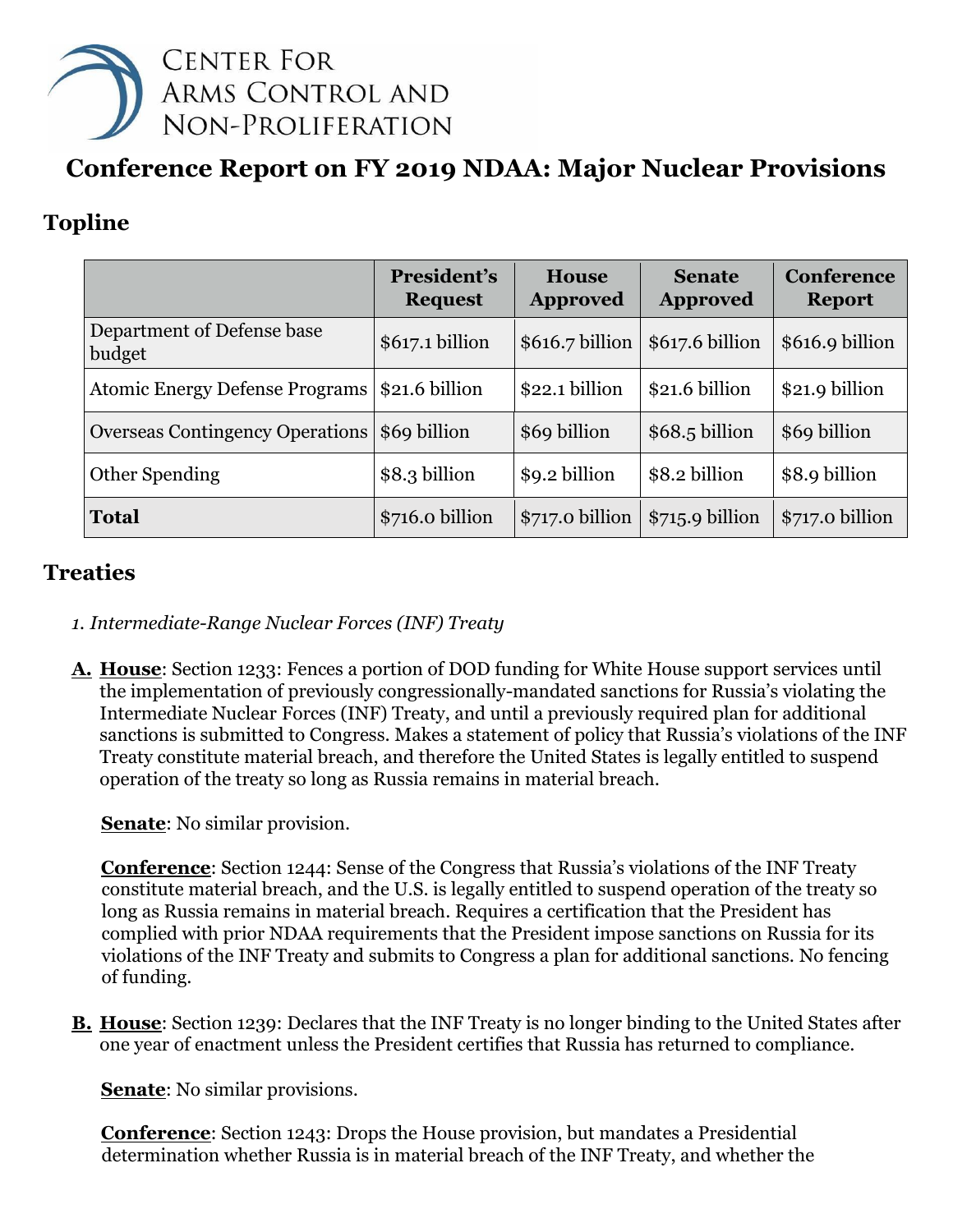prohibitions on testing and deploying systems that would violate the treaty remain binding on the U.S.

#### *2. Open Skies Treaty*

**A. House**: Section 1232: Fences funding for upgrading U.S. Open Skies Treaty sensors and procuring new aircraft used to conduct U.S. verification flights over Russia until Congress receives a Presidential certification that he has imposed treaty violation responses. Also prohibits the U.S. from approving any upgrades to American or Russian sensors unless the President certifies that such a move would not be harmful to U.S. national security and that Russia is in compliance with the treaty.

**Senate:** Section 1648: Fences funding for upgrading U.S. Open Skies Treaty sensors and procuring new aircraft used to conduct U.S. verification flights over Russia until the President certifies that he has imposed treaty violation responses and legal countermeasures on Russia for its violation of the Open Skies treaty, and the Secretary of Defense certifies that modification of the existing U.S. sensors will provide digital imagery that is superior to digital imagery available to the DOD commercially.

**Conference**: Section 1242: Adopts House provision. Also authorizes funding for two new aircraft for Open Skies Treaty verification, which the House bill had cut.

- *3. New START Treaty*
- **A. House**: Section 1240: Bars spending to extend New START unless the President certifies that he has raised the issue of new Russian nuclear weapons to the Russians directly and the Russians have responded in writing as to whether they will declare the weapons pursuant to the Treaty.

**Senate**: No similar provision.

**Conference**: Section 1245: Eliminates the spending limitations but requires the President to report on whether he raised with Russia the question of Russian new nuclear weapons as they relate to New START.

**B.** House: Committee Report\*\*\*: Requires a report explaining why New START is in the national security interests of the United States.

**Senate**: No similar provision.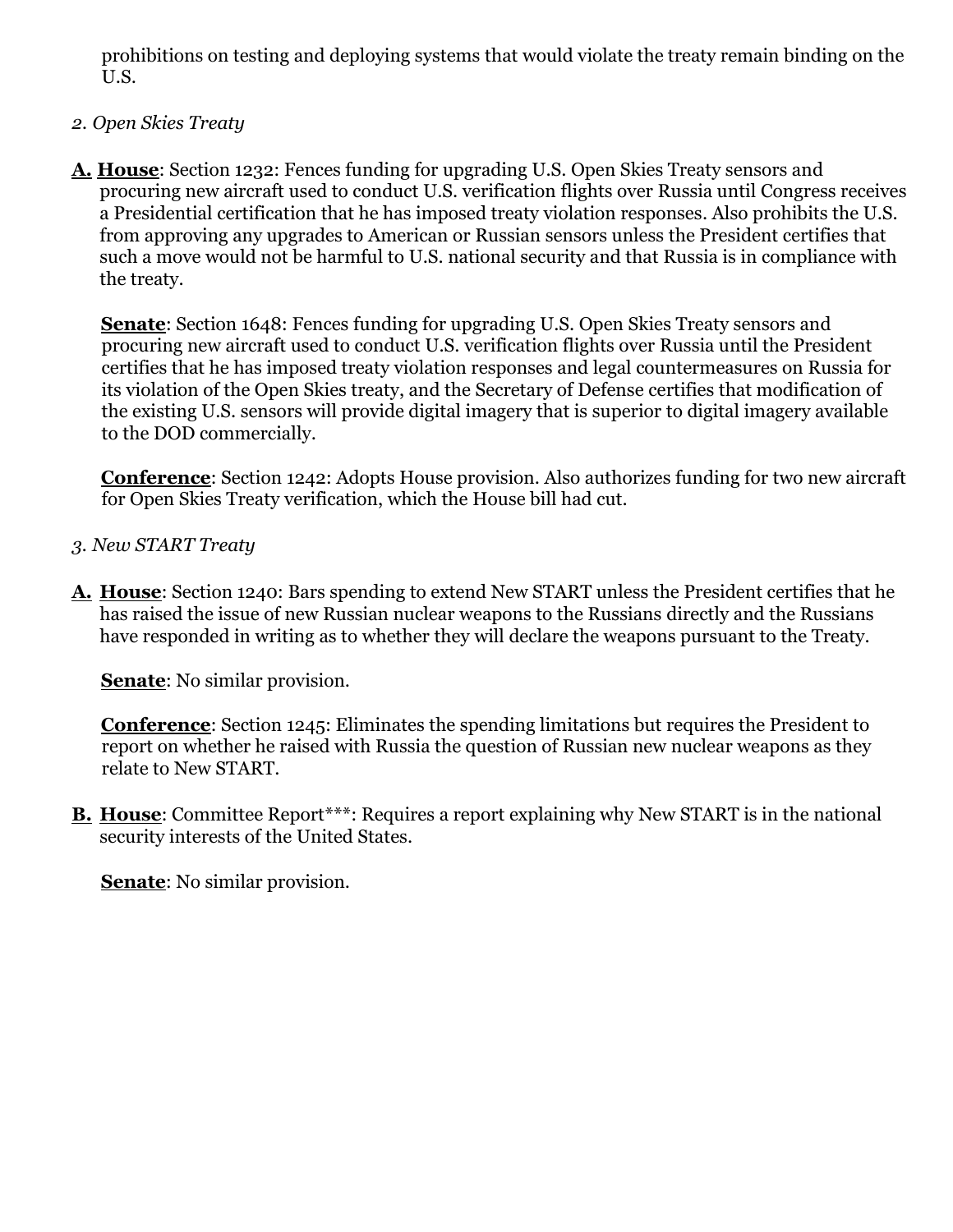### **Nuclear Weapons**

 *1. Life Extension Program (LEP) and Major Alteration Funding for nuclear warheads, in thousands of dollars* 

|                                                                                        | <b>House</b> | <b>Senate</b> | <b>Conference</b> |
|----------------------------------------------------------------------------------------|--------------|---------------|-------------------|
| B61-12                                                                                 | \$794,049    | \$794,049     | \$794,049         |
| $W_76-1$                                                                               | \$48,888     | \$48,888      | \$48,888          |
| W88 Alt 370                                                                            | \$304,285    | \$304,285     | \$304,285         |
| $W80-4$                                                                                | \$654,766    | \$654,766     | \$654,766         |
| $IW-1$                                                                                 | \$53,000     | \$53,000      | \$53,000          |
| W76-2 (low-yield warhead modification<br>for submarine-launched ballistic<br>missiles) | \$65,000     | \$65,000      | \$65,000          |

*2. Selected Nuclear Delivery Platform Funding, in thousands of dollars* 

|                                                   | <b>House</b> | <b>Senate</b> | Conference  |
|---------------------------------------------------|--------------|---------------|-------------|
| Ground Based Strategic Deterrent<br>(GBSD)        | \$414,441    | \$414,441     | \$414,441   |
| Long Range Standoff Weapon (LRSO)                 | \$699,920    | \$699,920     | \$699,920   |
| <b>Trident II Ballistic Missile Modifications</b> | \$1,078,750  | \$1,078,750   | \$1,078,750 |
| Long Range Strike Bomber*                         | \$2,314,196  | \$2,314,196   | \$2,314,196 |

*\*Long range strike bomber will serve both conventional and nuclear missions* 

- *3. Low-Yield Warhead Modification*
- **A. House**: Section 3114: Authorizes \$65 million for the modification of a low-yield nuclear warhead for use on submarine-launched ballistic missiles. This section also repeals a prohibition on developing and producing low-yield nuclear warheads absent congressional authorization, and authorizes the Secretary of Energy to carry out the low-yield warhead modification or development process.

**Senate:** Section 3117: Repeals a prohibition on developing and producing low-yield nuclear warheads absent congressional authorization, but requires the Secretary of Energy to specifically request funding for the development of such weapons. Authorizes \$65 million for the modification of the low-yield warhead under the W76-2 warhead modification program.

**Conference**: Section 3111: Authorizes \$65 million for the warhead and repeals the 15-year prohibition on developing and producing low-yield nuclear warheads absent congressional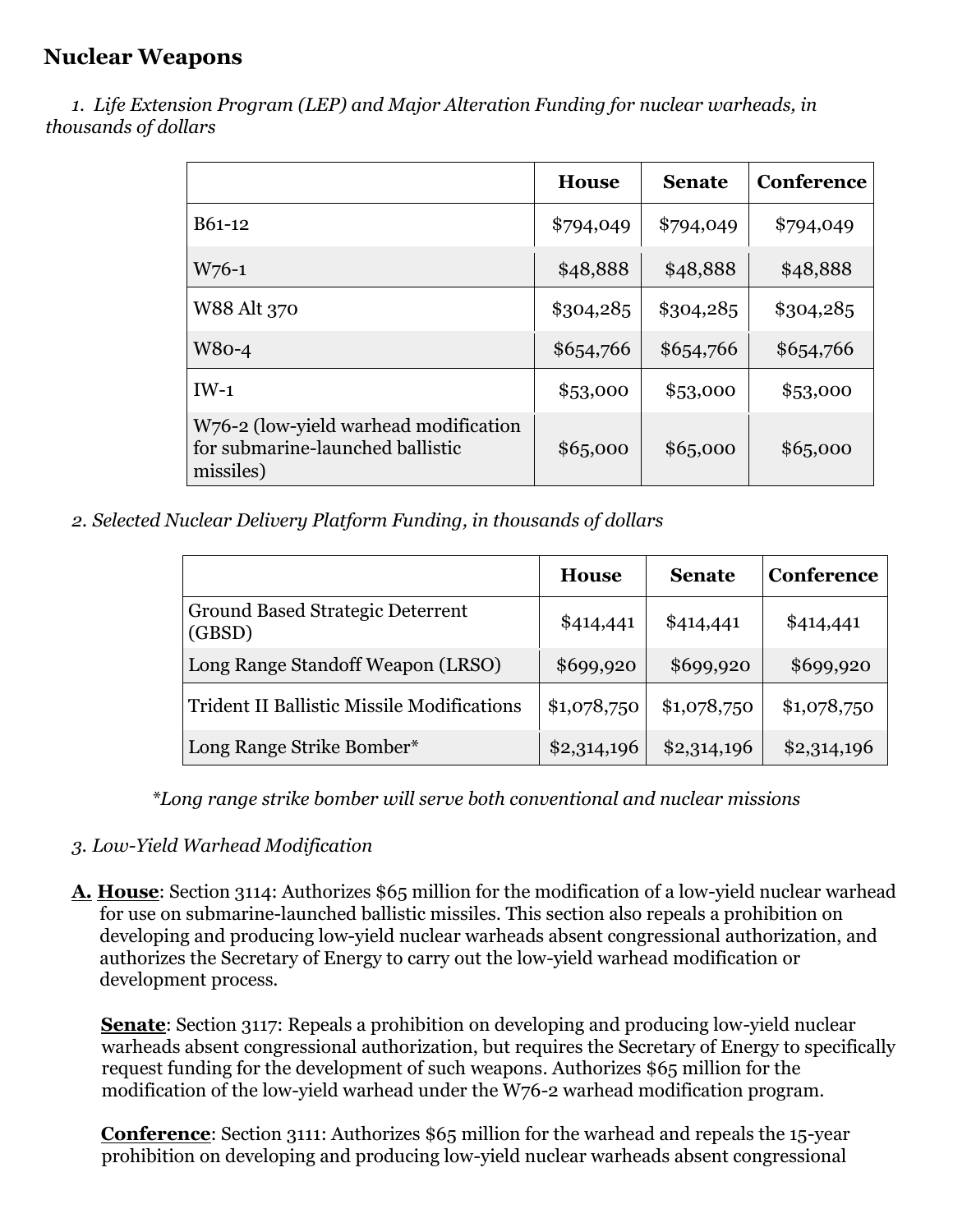authorization, but requires congressional authorization of appropriations to develop or modify nuclear warheads.

- *4. W78 Replacement Program (IW-1)*
- **A. House**: Committee Report\*\*\*: Requests report by NNSA Administrator and Chairman of the Nuclear Weapons Council on status of W78 replacement, also referred to as the Interoperable Warhead (IW-1) program.

**Senate**: No similar provision.

### **General Nuclear**

- *1. Nuclear Posture*
- **A. House**: Section 1647: Requires an independent report on the risks and benefits of changing the U.S. nuclear weapons launch-under-attack posture.

**Senate**: No similar provision.

**Conference**: Section 1669: Requires an independent study on options to increase presidential decision-time to employ each leg of the nuclear triad, including the potential benefits and risks of such options.

- *2. Plutonium Pit Production*
- **A. House**: Section 3120A: Requires an independent assessment of the plutonium strategy of the National Nuclear Security Administration (NNSA), including an analysis of the strategy considered for manufacturing up to 80 pits per year at Los Alamos. Requires the Secretary of Energy to submit to the congressional defense committees a report on the plan for producing plutonium pits 31-80 at Los Alamos, in case the MOX facility is not producing pits by 2030. Also requires an updated Statement of Mission Need on the final plan for national pit production.

**Senate:** Committee Report\*\*\*: Requests an independent review of the NNSA's April 2018 engineering assessment report on plutonium pit production, which recommended repurposing the Mixed-Oxide Fuel (MOX) fabrication facility to be used for plutonium pit production. The review will assess the soundness of the estimated construction and life-cycle costs of each of the alternative plans for plutonium pit production analyzed in the NNSA's April 2018 report.

**Conference**: Section 3120: Adopts House provision with amendments. Strikes requirement for an updated Statement of Mission Need. The report required in this section replaces the report required by the Senate Armed Services Committee Report.

**B. House**: Committee Report\*\*\*: Requests a report on the rationale for the Nuclear Posture Review recommendation to change the annual plutonium pit requirement to "at least 80 pits" from a previous requirement of "50-80 pits." Also requests a study on the potential to re-use existing plutonium pits.

**Senate**: No similar provision.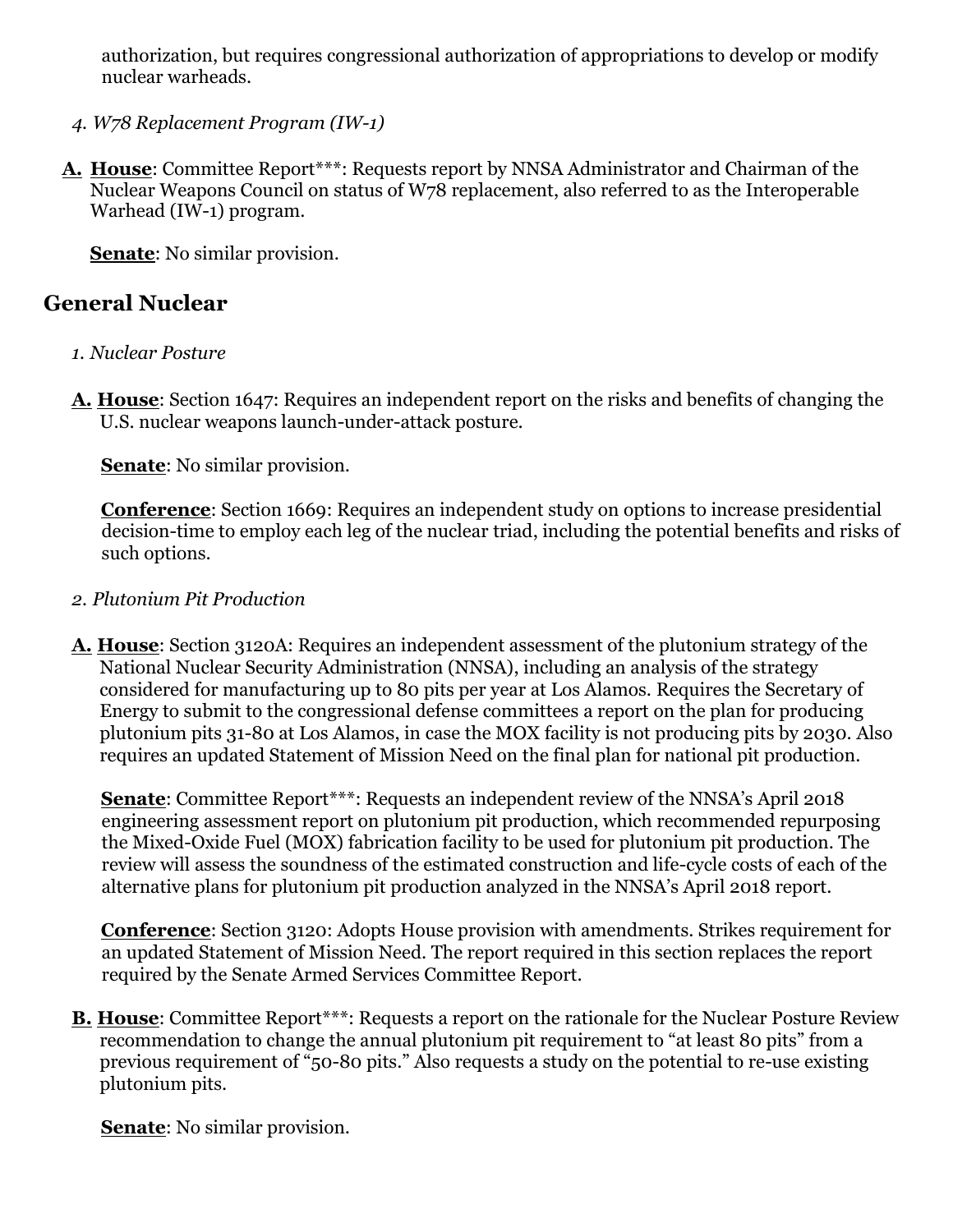#### *3. B83 Nuclear Bomb*

**A. House**: Committee Report\*\*\*: Requests a report on the military requirements, and cost/life extension implications of retaining the megaton-range B83 bomb that had been slated for retirement.

**Senate**: No similar provision.

- *4. Intercontinental Ballistic Missiles (ICBMs)*
- **A. House**: Section 1645: Prohibits the Department of Defense from reducing the number of Intercontinental Ballistic Missiles (ICBMs), or reducing their level of alert for a nuclear launch.

**Senate**: No similar provision.

**Conference**: Section 1665: Adopts House provision.

- *5. Ground-Based Strategic Deterrent (GBSD)*
- **A. House**: Section 1643: Requires development and implementation of a plan to accelerate the acquisition of the Ground-Based Strategic Deterrent (GBSD). Authorizes \$69.4 million above the Administration's request to speed up GBSD acquisition.

**Senate**: No similar provision, but also authorizes \$69.4 million above the Administration's request to speed up GBSD acquisition.

**Conference**: Section 1663: Adopts House provision and maintains funding increase of \$69.4 million.

**B. House**: Section 1646: Prohibits funding for retaining the option for or developing a mobile variant of the GBSD through FY 2020.

**Senate**: No similar provision.

**Conference**: Section 1666: Adopts House provision.

- *6. Long Range Standoff Weapon (LRSO)*
- **A. House**: Section 1643: Requires development and implementation of a plan to accelerate the acquisition of the Long-Range Stand-Off (LRSO) weapon. Authorizes \$85 million above the Administration's request to speed up LRSO acquisition.

**Senate**: No similar provision, but also authorizes \$85 million above the Administration's request to speed up LRSO acquisition.

**Conference**: Section 1663: Adopts House provision and maintains funding increase of \$85 million.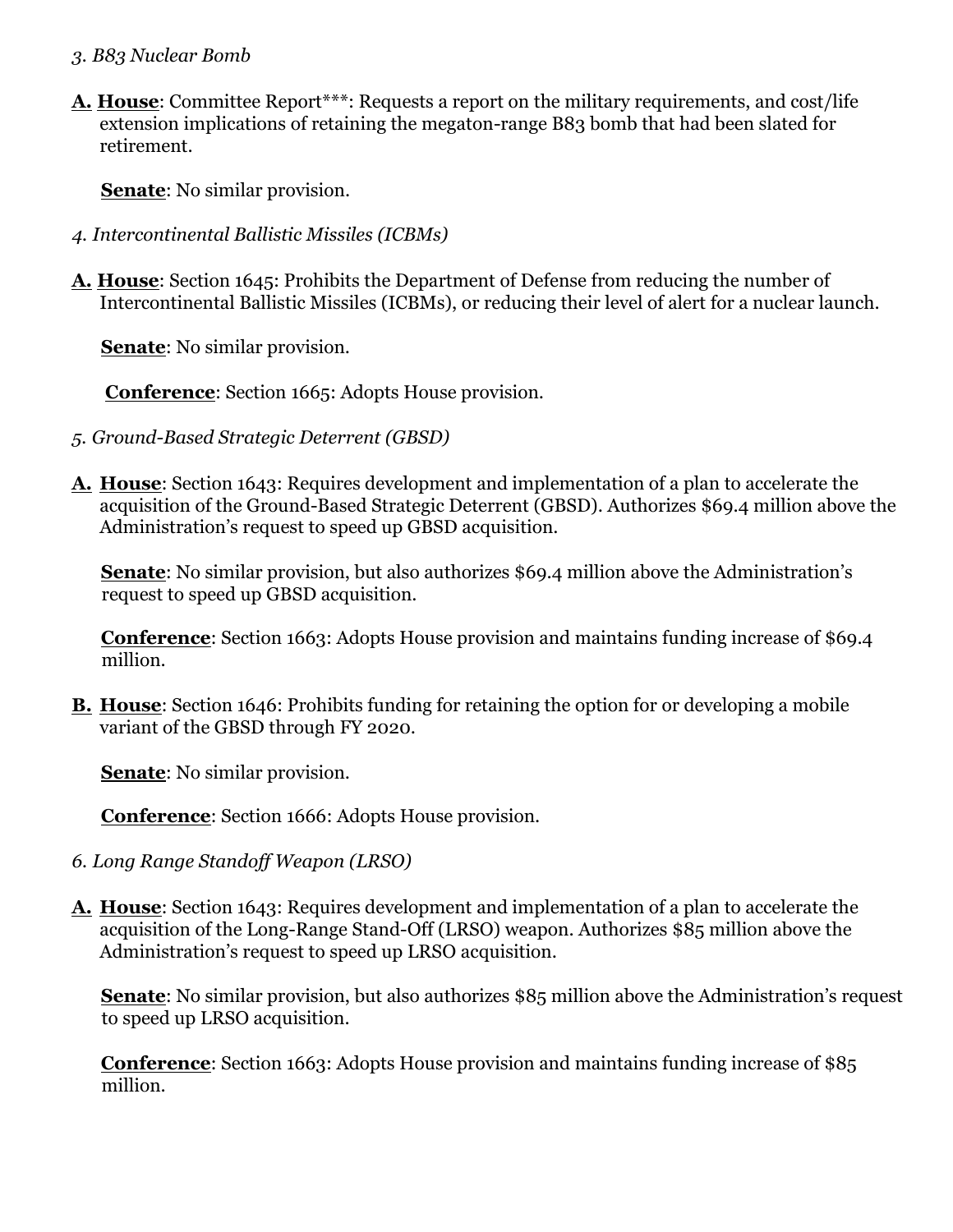**B. House**: Section 1642: Drops the congressional requirement that had prevented the Air Force from retiring the conventional air-launched cruise missile, and mandates that a conventional LRSO **achieve initial operating capability** within **four** years of the nuclear-armed LRSO.

**Senate**: Section 1642: Drops the congressional requirement that had prevented the Air Force from retiring the conventional air-launched cruise missile, and mandates that the Air Force **begin procurement and fielding** of a conventional LRSO within **five** years of the nucleararmed LRSO.

**Conference**: Section 1662: Drops the congressional requirement that had prevented the Air Force from retiring the conventional air-launched cruise missile, and mandates that a conventional LRSO **achieve initial operating capability** within **five** years of the nucleararmed LRSO.

### **Missile Defense**

- *1. Ground-based Midcourse Defense (United States Homeland Defense)*
- **A. House**: Section 1661: Directs the Director of the Missile Defense Agency (MDA) to complete a plan and initiate development of a space-based missile defense sensor architecture. Limits expenditure of funds to initiate the program to 25 percent of the total authorized amount until the plan is submitted to Congress.

**Senate**: Section 1660C: Directs the Director of the MDA to initiate development of a space-based missile defense sensor architecture by December 31, 2018, to be deployed no later than December 31, 2022.

**Conference**: Section 1675: Adopts House provision with an amendment reducing the funding limitation to 15 percent (i.e., 85 percent of the authorized funds can be expended before the plan is submitted to Congress).

**B. House**: Section 1665: Requires a successful test of the Redesigned Kill Vehicle (RKV) before a lot production decision can be made. Provides a waiver for the Secretary of Defense.

**Senate**: Section 1657: Gives the sense of the Senate that the RKV should be demonstrated in a successful, operationally realistic flight test prior to its operational deployment.

**Conference**: Section 1683: Adopts House provision with an amendment that would require a report that assesses the risks and benefits of accelerating RKVs at Fort Greely, Alaska.

**C. House**: Section 1669: Requires the director of the MDA to continue development for the Homeland defense radar in Hawaii to deliver an operational capability in fiscal year 2023.

**Senate**: No similar provision.

**Conference**: Section 1687: Adopts House provision with an amendment that would require monthly updates if the MDA Director is unable to award the contract for the radar by the end of 2018.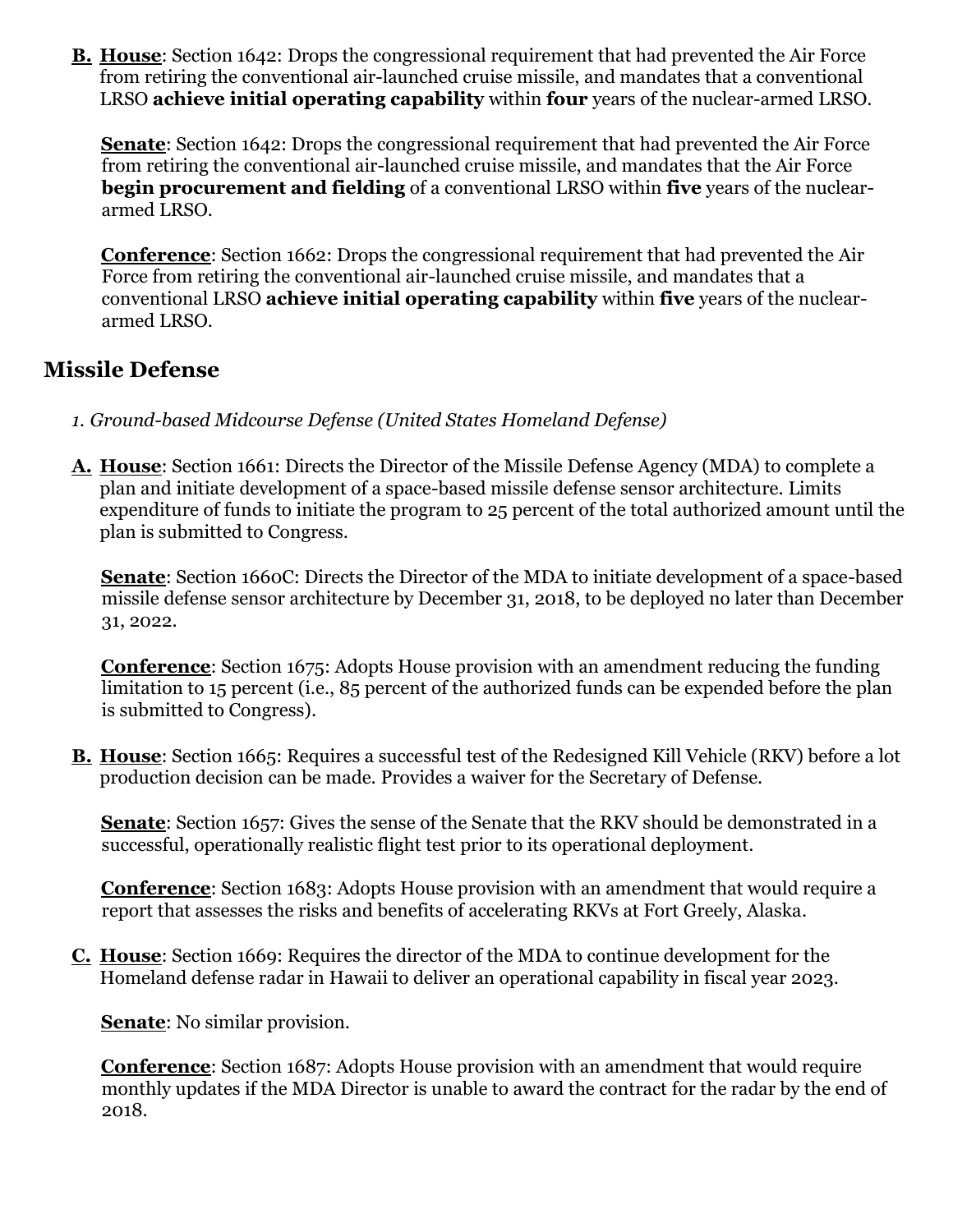**D. House**: Section 1671: Requires a Congressional Budget Office report on costs relating to ballistic, cruise, and hypersonic defenses of the United States, including any new recommendations contained in the Ballistic Missile Defense Review.

**Senate**: No similar provision.

**Conference**: Section 1690: Adopts House provision.

**E. House**: Section 1673: Requires an MDA report on the status of the countermeasures test program. The report shall include an evaluation and response to the 2010 JASON report entitled "MDA Discrimination."

**Senate**: Section 1660B: Gives the sense of the Senate that prioritizing discrimination capabilities to improve missile defense is critically important. Requires an MDA report on the improvements to discrimination required within missile defense architecture and the MDA's plan to rapidly field advanced discrimination capabilities.

**Conference**: Conferees direct the Director of MDA to deliver both reports described in the House and Senate provisions.

**F. Senate**: Section 1657: Directs the Director of the MDA to submit a report on ways the MDA can accelerate the construction of Missile Field 4 at Fort Greely, Alaska, and the deployment of 20 ground-based interceptors with Redesigned Kill Vehicles at that missile field, by at least one year. The report will include a cost-benefit analysis and feasibility assessment for construction of a fifth missile field at Fort Greely, Alaska.

**House**: No similar provision.

**Conference**: Section 1683: Adopts Senate provision requiring a report on the risks and benefits of accelerating construction of Missile Field 4 and deployment of RKVs at Fort Greely, Alaska.

- *2. Boost-Phase Intercept*
- **A. House**: Section 1662: Requires the director of the MDA to establish a boost-phase intercept program using **kinetic** interceptors, and requires an independent assessment of a concept proposal for this capability.

**Senate**: No similar provision, but authorizes \$80 million above the Administration's request for boost phase intercept **laser** R&D.

**Conference**: Section 1676: Adopts House provision. Authorizes \$50 million above Administration request for **laser** R&D.

**B. Senate:** Section 1660D: Requires the Director of the Missile Defense Agency to develop a plan to develop a space-based ballistic missile intercept layer notwithstanding the outcome of the Missile Defense Review. Provision disassociates the space-based ballistic missile intercept layer program from the Missile Defense Review.

**House**: No similar provision.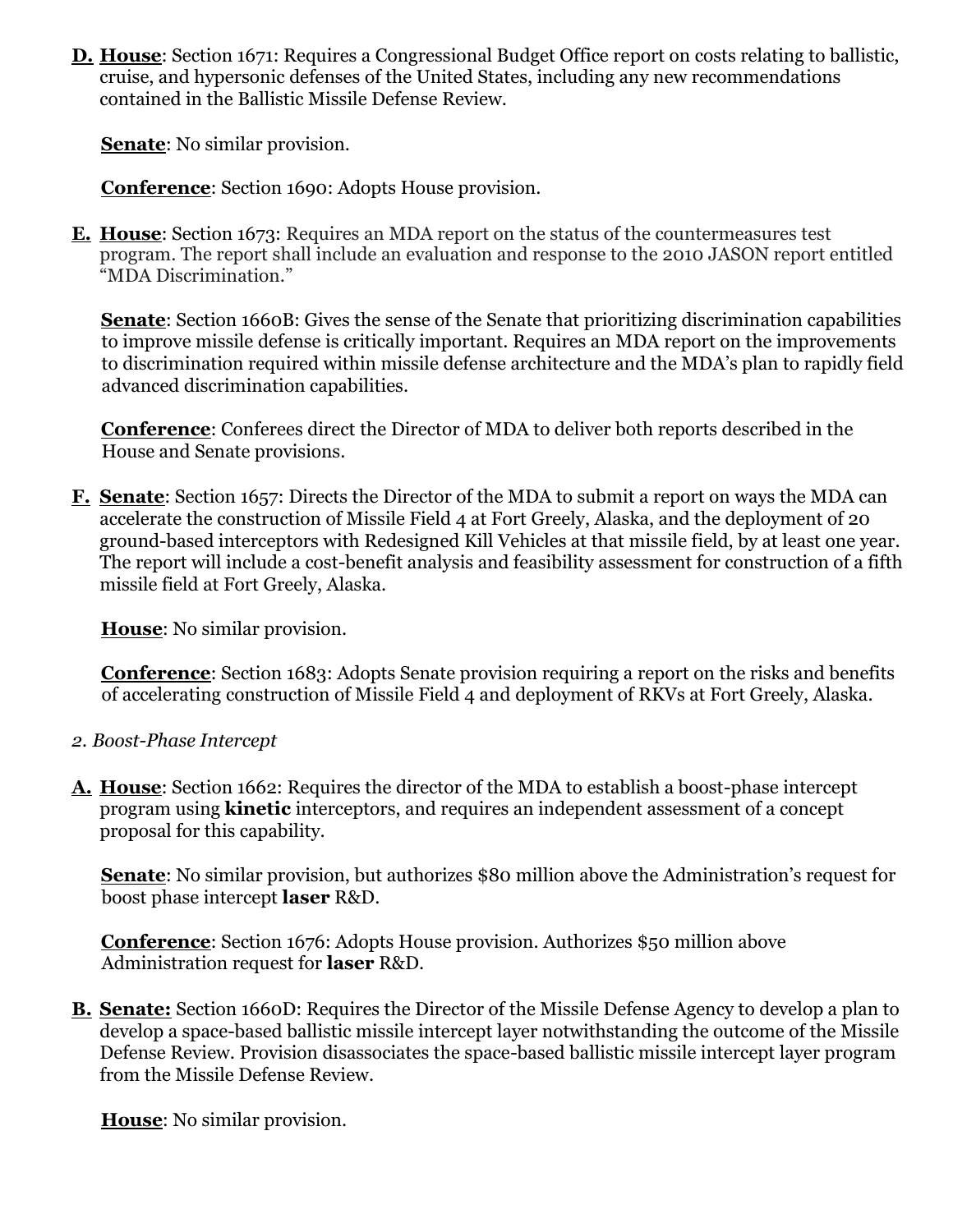**Conference**: Section 1680: Adopts Senate provision.

- *3. Missile Defense Test Schedule*
- **A. House**: Section 1663: Requires the MDA to provide unclassified information relating to the schedule for planned missile defense tests (fiscal year and quarter).

**Senate**: No similar provision.

**Conference**: Section 1681: Adopts House provision.

- *4. Hypersonic Missile Defense*
- **A. Senate**: Section 1659: Directs the Director of the MDA to accelerate the hypersonic missile defense program, to be deployed in conjunction with a persistent space-based missile defense sensor program. Also requires a report on how hypersonic missile defense can be accelerated, and an estimate of the cost of acceleration.

**House**: No similar provision.

**Conference**: Section 1689: Adopts Senate provision.

# **MOX (Mixed Oxide Fuel)**

**A. House**: Section 3115: Allows the Secretary of Energy to close the MOX Facility by certifying that a preferable alternative option exists for plutonium disposition. The alternative must have an estimated lifecycle cost of less than approximately half of the estimated remaining lifecycle cost of the MOX fuel program.

**Senate**: Section 3115: Prohibits the use of DOE funding to terminate construction of the MOX facility or to convert MOX facility for use other than its original mission.

**Conference**: Section 3119: Adopts House provision.

**B.** Senate: Committee Report\*\*\*: Requires an independent review of the National Nuclear Security Administration (NNSA)'s April 2018 engineering assessment report on plutonium pit production, which recommended repurposing the Mixed-Oxide Fuel (MOX) fabrication facility to be used for plutonium pit production. The review will assess the soundness of the estimated construction and life-cycle costs of each of the alternative plans for plutonium pit production analyzed in the NNSA's April 2018 report.

**Conference**: Section 3120: Requires an independent assessment of the plutonium strategy of the National Nuclear Security Administration (NNSA), including an analysis of the strategy considered for manufacturing up to 80 pits per year at Los Alamos. This assessment replaces the review directed in the Senate Committee Report.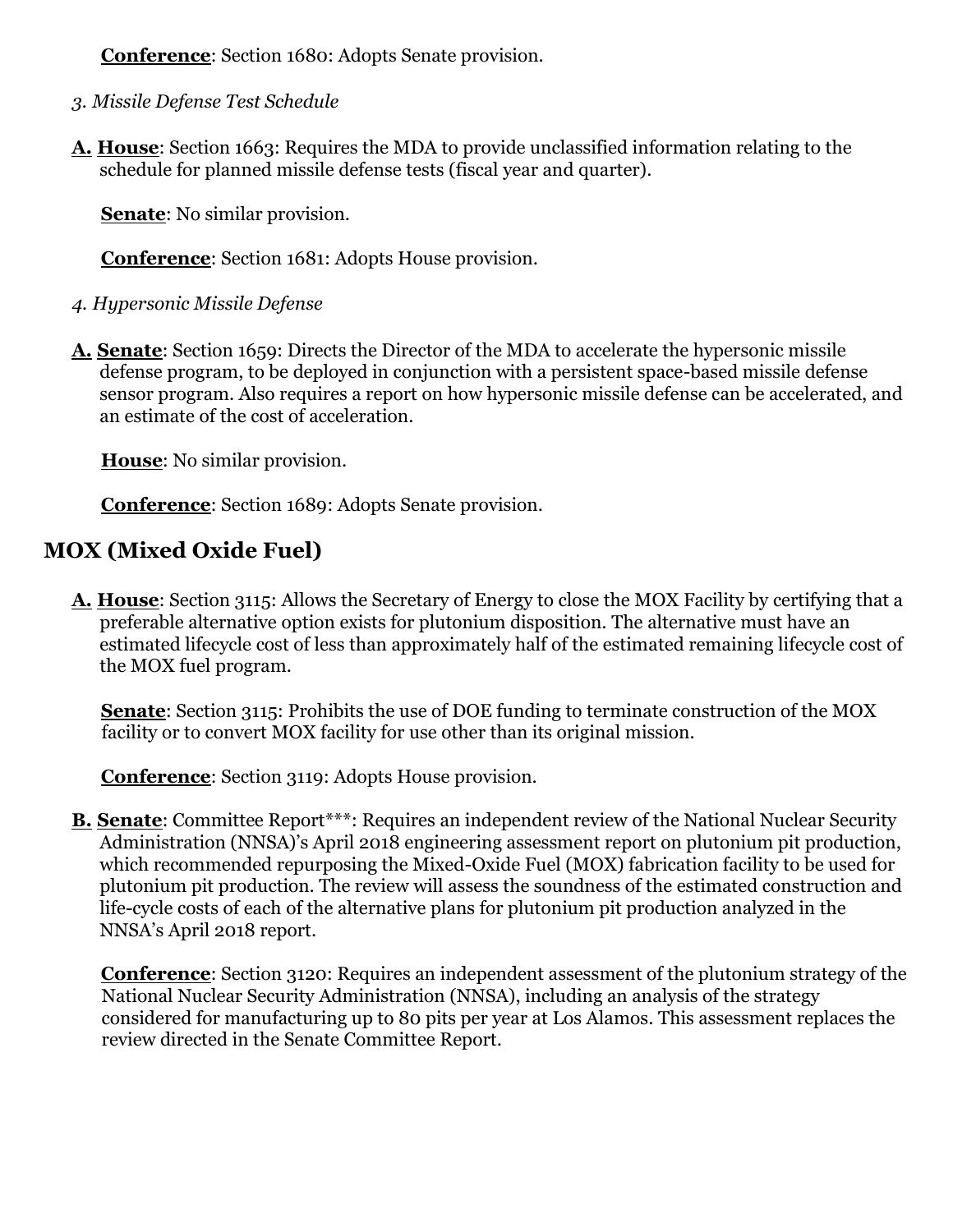# **Nonproliferation**

| Program                                              | <b>House</b> | <b>Senate</b> | <b>Conference</b> |
|------------------------------------------------------|--------------|---------------|-------------------|
| <b>International Nuclear Security</b>                | \$46,339     | \$46,339      | \$46,339          |
| Radiological Security (Domestic +<br>International)  | \$150,340    | \$150,340     | \$150,340         |
| <b>Nuclear Smuggling Detection and</b><br>Deterrence | \$140,429    | \$140,429     | \$130,429         |
| <b>Nuclear Material Removal</b>                      | \$32,925     | \$32,925      | \$32,925          |
| Nonproliferation and Arms Control                    | \$129,703    | \$129,703     | \$129,703         |
| Defense Nuclear Nonproliferation R&D                 | \$468,095    | \$456,095     | \$468,095         |
| Low Enriched Uranium R&D for Naval<br>Reactors       | \$10,000     | \$0           | \$10,000          |

*1. Nonproliferation Budgets (in thousands of dollars; bold = lower)* 

- *2. HEU to LEU Reactors*
- **A. House**: Section 3117: Authorizes \$10 million for feasibility work on low-enriched uranium naval reactor fuel.

**Senate**: No similar provision.

**Conference**: Section 3123: Adopts House provision.

- *3. Nonproliferation cooperation with Russia*
- **A. House**: Section 3116: Bars any funds to be used for nonproliferation cooperation with Russia unless the Secretary of Energy submits in writing that a nuclear-related emergency in Russia must be addressed urgently.

**Senate**: No similar provision.

**Conference**: Section 3122: Adopts House provision.